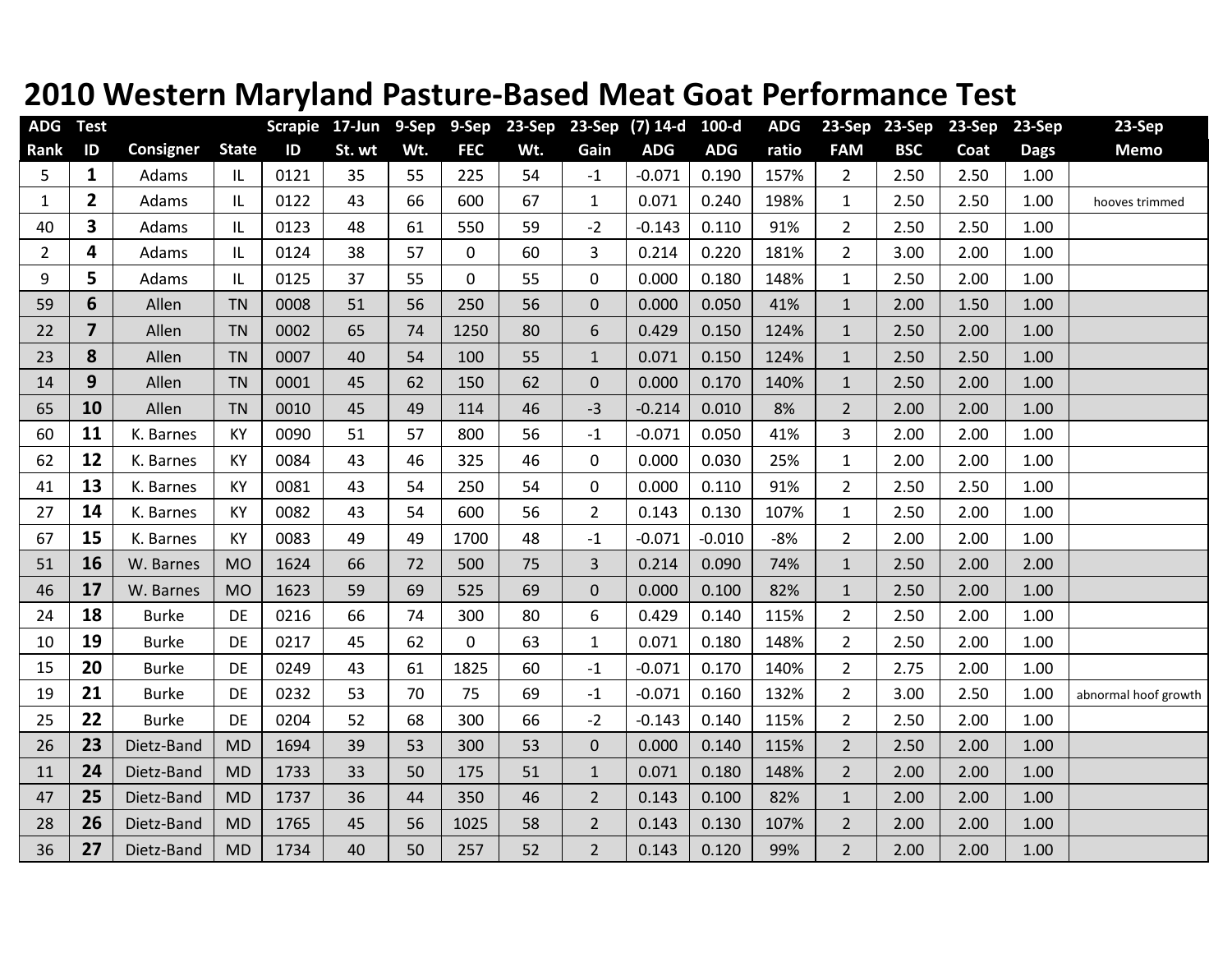## **2010 Western Maryland Pasture‐Based Meat Goat Performance Test**

| <b>ADG</b>     | <b>Test</b> |           |              | <b>Scrapie</b> | $17$ -Jun | 9-Sep | 9-Sep        | 23-Sep | 23-Sep         | $(7)$ 14-d | $100-d$    | <b>ADG</b> | 23-Sep         | 23-Sep     | 23-Sep | 23-Sep      | <b>23-Sep</b>        |
|----------------|-------------|-----------|--------------|----------------|-----------|-------|--------------|--------|----------------|------------|------------|------------|----------------|------------|--------|-------------|----------------------|
| Rank           | ID          | Consigner | <b>State</b> | ID             | St. wt    | Wt.   | <b>FEC</b>   | Wt.    | Gain           | <b>ADG</b> | <b>ADG</b> | ratio      | <b>FAM</b>     | <b>BSC</b> | Coat   | <b>Dags</b> | <b>Memo</b>          |
| 56             | 28          | Dennison  | KY           | 0033           | 52        | 58    | 275          | 58     | 0              | 0.000      | 0.060      | 49%        | $\overline{2}$ | 2.50       | 2.00   | 1.50        |                      |
| 66             | 29          | Dennison  | KY           | 0026           | 55        | 56    | 971          | 56     | $\mathbf 0$    | 0.000      | 0.010      | 8%         | $\mathbf{1}$   | 2.50       | 2.00   | 1.00        |                      |
| 53             | 30          | Dennison  | KY           | 0028           | 58        | 66    | 560          | 65     | $-1$           | $-0.071$   | 0.070      | 58%        | $\mathbf{1}$   | 2.50       | 2.00   | 1.00        |                      |
| 48             | 31          | Dennison  | KY           | 0024           | 52        | 63    | 75           | 62     | $-1$           | $-0.071$   | 0.100      | 82%        | $\mathbf{1}$   | 2.50       | 2.00   | 1.00        |                      |
| 63             | 32          | Dennison  | KY           | 0025           | 43        | 46    | $\mathbf 0$  | 46     | 0              | 0.000      | 0.030      | 25%        | $\mathbf{1}$   | 2.50       | 2.00   | 1.00        |                      |
| 42             | 33          | Harden    | <b>NC</b>    | 003            | 45        | 54    | 325          | 56     | $\overline{2}$ | 0.143      | 0.110      | 91%        | $\mathbf{1}$   | 2.50       | 2.00   | 1.00        |                      |
| 29             | 34          | Harden    | <b>NC</b>    | 001            | 41        | 52    | 225          | 54     | $\overline{2}$ | 0.143      | 0.130      | 107%       | $\mathbf{1}$   | 2.00       | 2.00   | 1.00        |                      |
| 49             | 35          | Johnson   | KY           | 0060           | 38        | 49    | $\mathbf 0$  | 48     | $-1$           | $-0.071$   | 0.100      | 82%        | $\mathbf{1}$   | 2.00       | 2.00   | 1.00        |                      |
| 54             | 37          | Johnson   | KY           | 0067           | 34        | 43    | $\mathbf 0$  | 41     | $-2$           | $-0.143$   | 0.070      | 58%        | $\overline{2}$ | 2.00       | 2.50   | 1.00        |                      |
| 55             | 40          | Losch     | PA           | 0199           | 74        | 78    | 400          | 81     | 3              | 0.214      | 0.070      | 58%        | $\overline{2}$ | 2.50       | 2.00   | 1.00        |                      |
| 30             | 41          | Losch     | PA           | 0210           | 56        | 68    | 750          | 69     | $\mathbf{1}$   | 0.071      | 0.130      | 107%       | $\overline{2}$ | 3.00       | 2.00   | 1.00        |                      |
| 31             | 42          | Lowe      | PA           | 0204           | 51        | 66    | 75           | 64     | $-2$           | $-0.143$   | 0.130      | 107%       | $\mathbf{1}$   | 2.50       | 2.50   | 1.00        |                      |
| 37             | 43          | Lowe      | PA           | 0206           | 51        | 65    | 175          | 63     | $-2$           | $-0.143$   | 0.120      | 99%        | $\mathbf{1}$   | 2.00       | 2.00   | 1.00        |                      |
| 50             | 44          | Lowe      | PA           | 0208           | 54        | 66    | 475          | 64     | $-2$           | $-0.143$   | 0.100      | 82%        | $\overline{2}$ | 2.50       | 2.00   | 1.00        |                      |
| 32             | 45          | Lowe      | PA           | 0205           | 50        | 66    | 525          | 63     | $-3$           | $-0.214$   | 0.130      | 107%       | $\mathbf{1}$   | 2.50       | 2.50   | 1.00        |                      |
| 6              | 46          | Lowe      | PA           | 0207           | 41        | 59    | 125          | 60     | $\mathbf{1}$   | 0.071      | 0.190      | 157%       | $\mathbf{1}$   | 2.50       | 2.00   | 1.00        |                      |
| 38             | 47          | Ozkum     | <b>MD</b>    | 10148          | 35        | 46    | 80           | 47     | $\mathbf{1}$   | 0.071      | 0.120      | 99%        | $2^{\circ}$    | 2.50       | 2.00   | 1.00        |                      |
| 57             | 48          | Ozkum     | <b>MD</b>    | 10149          | 32        | 38    | 325          | 38     | $\pmb{0}$      | 0.000      | 0.060      | 49%        | $\overline{2}$ | 2.00       | 2.00   | 2.00        |                      |
| 12             | 49          | Ozkum     | <b>MD</b>    | 10070          | 34        | 51    | 500          | 52     | $\mathbf{1}$   | 0.071      | 0.180      | 148%       | $2^{\circ}$    | 2.50       | 2.00   | 1.00        |                      |
| 16             | 50          | Pinneo    | <b>KS</b>    | 0397           | 45        | 64    | $\mathbf 0$  | 62     | $-2$           | $-0.143$   | 0.170      | 140%       | $\overline{2}$ | 2.00       | 2.00   | 1.00        |                      |
| $\overline{4}$ | 51          | Pinneo    | <b>KS</b>    | 0205           | 47        | 67    | $\mathbf{0}$ | 67     | $\mathbf{0}$   | 0.000      | 0.200      | 165%       | $\overline{2}$ | 2.50       | 2.50   | 1.00        | abnormal hoof growth |
| 17             | 52          | Pinneo    | <b>KS</b>    | 0433           | 48        | 63    | 925          | 65     | $\overline{2}$ | 0.143      | 0.170      | 140%       | 2 <sup>1</sup> | 2.00       | 2.00   | 1.00        |                      |
| 20             | 53          | Pinneo    | <b>KS</b>    | 0281           | 36        | 55    | 500          | 52     | $-3$           | $-0.214$   | 0.160      | 132%       | $\overline{2}$ | 2.50       | 2.00   | 1.00        |                      |
| $\overline{7}$ | 54          | Pinneo    | <b>KS</b>    | 0299           | 35        | 54    | 225          | 54     | $\mathbf 0$    | 0.000      | 0.190      | 157%       | $\overline{2}$ | 2.50       | 2.00   | 1.00        |                      |
| 52             | 55          | Renick    | <b>WV</b>    | 1005           | 70        | 76    | 400          | 78     | $\overline{2}$ | 0.143      | 0.080      | 66%        | $\mathbf{1}$   | 2.50       | 2.00   | 1.00        |                      |
| 61             | 56          | Renick    | <b>WV</b>    | 1006           | 47        | 48    | 100          | 52     | $\overline{4}$ | 0.286      | 0.050      | 41%        | $\overline{2}$ | 2.00       | 2.00   | 1.00        |                      |
| 39             | 57          | Renick    | <b>WV</b>    | 1007           | 54        | 65    | 150          | 66     | $\mathbf{1}$   | 0.071      | 0.120      | 99%        | $\mathbf{1}$   | 2.50       | 2.00   | 1.00        |                      |